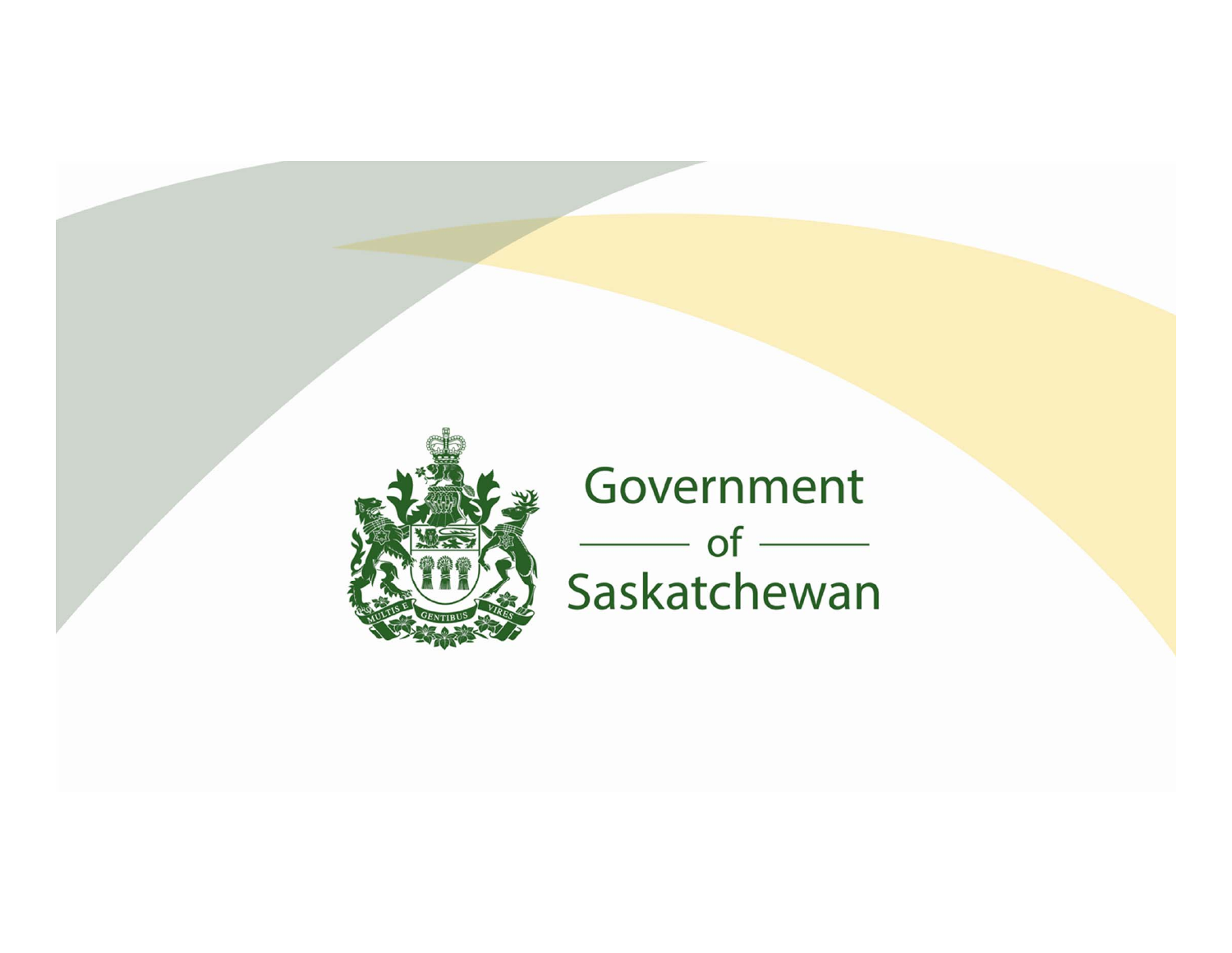# **Grain Commodities Outlook**

Presented by: Robert Moss, BA, MSc Policy Branch



Government Saskatchewan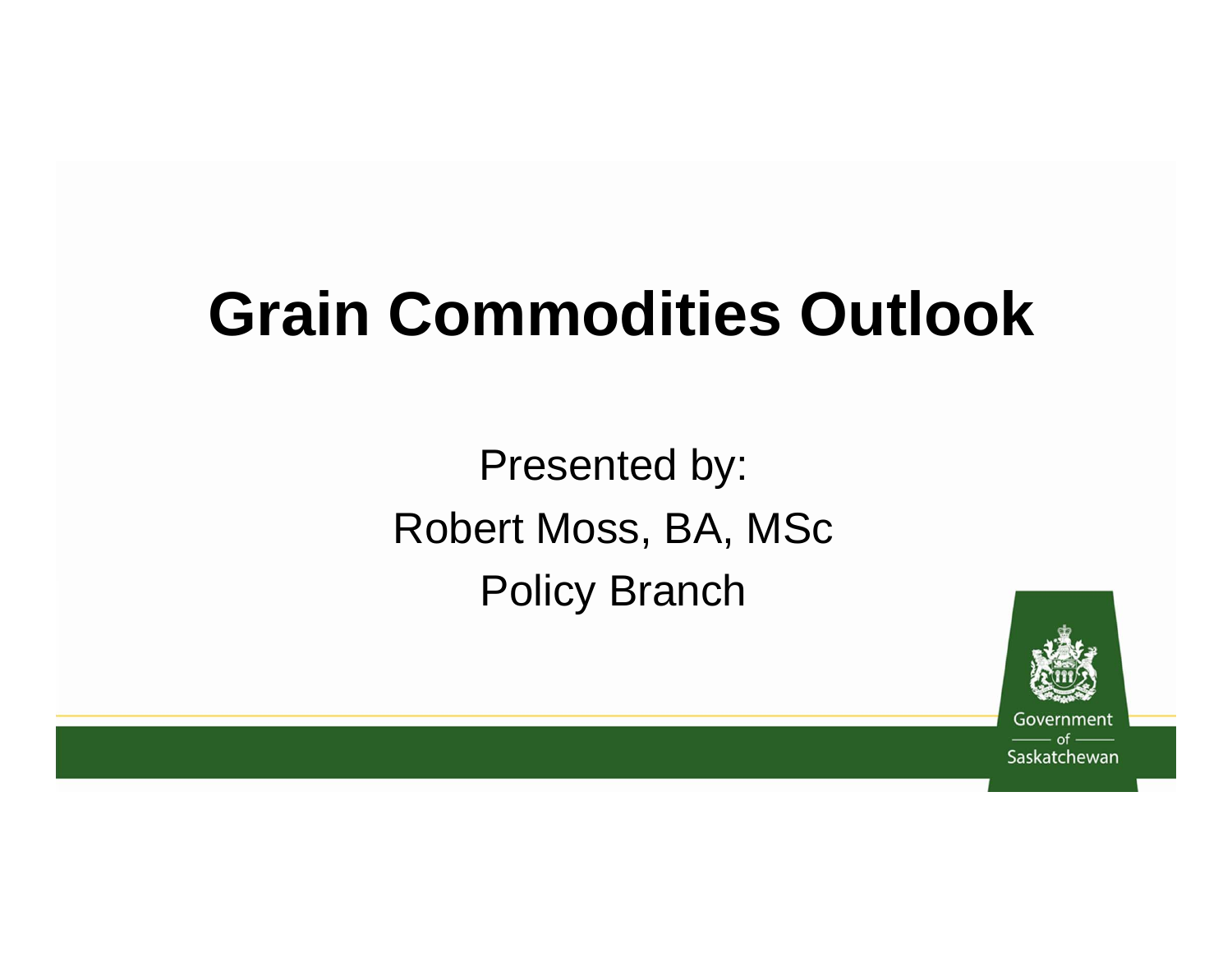### **Overview**

- $\bullet$  **Globally crop production in 2013/14 was very high across**  many key commodities (corn, wheat and soybean).
- $\bullet$  **Western Canada had a record harvest in 2013/14. Saskatchewan produced a record crop of 38.4 Mt.**
- • **Large global production in most grains has significantly decreased prices from last year. Logistical issues are making it difficult to move grain in Saskatchewan.**

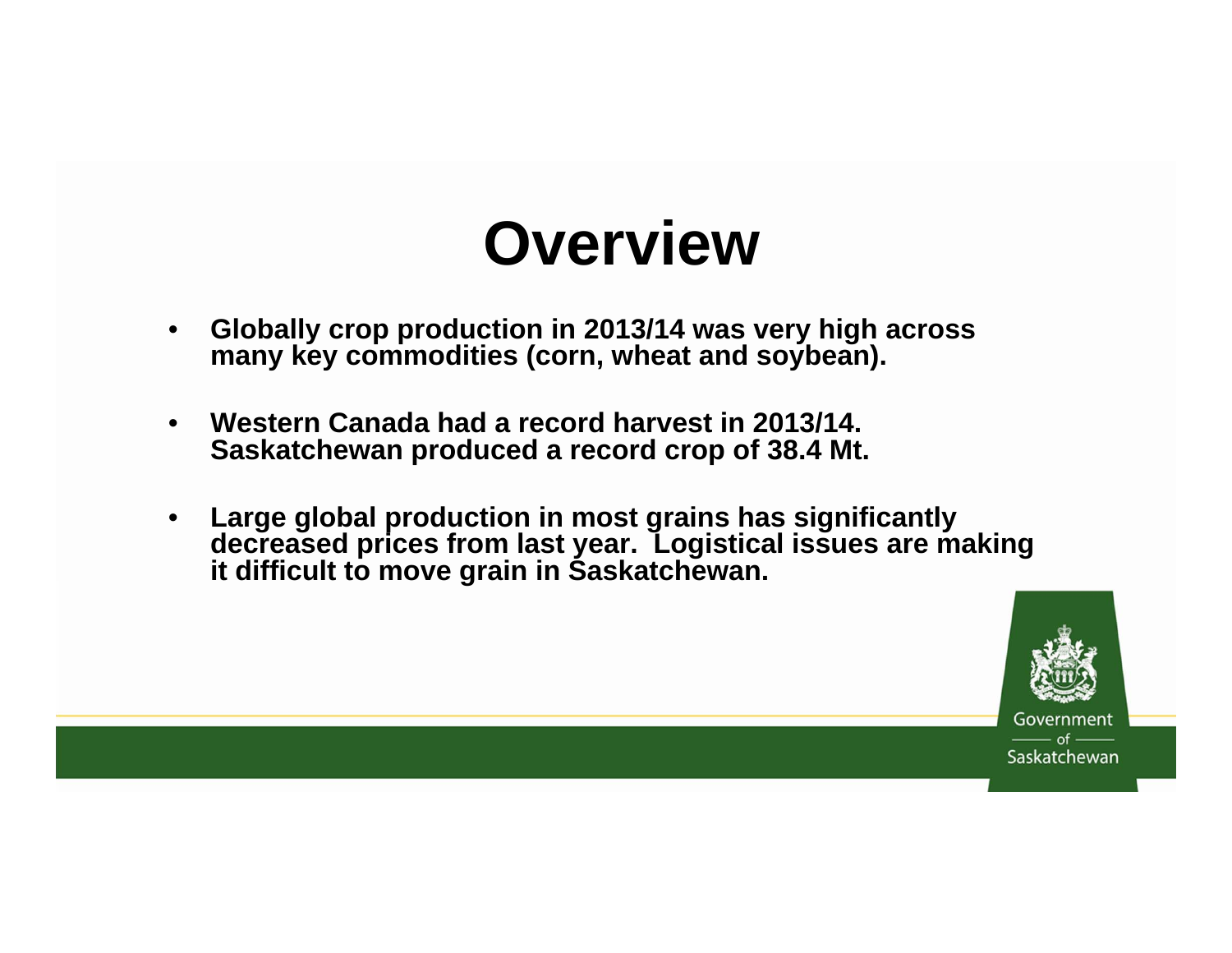### **2013/14 Wheat Projections (All types)**

#### **World Wheat Projections – United States Department of Agriculture**

|                      | 2010/11  | 2011/12  | 2012/13  | 2013/14   |
|----------------------|----------|----------|----------|-----------|
| Production           | 651.5 Mt | 697.1 Mt | 656.3 Mt | 711.9 Mt  |
| Consumption          | 654.4 Mt | 697.3 Mt | 679.4 Mt | 703.99 Mt |
| Trade                | 202.4 Mt | 157.7 Mt | 137.4 Mt | 159.4 Mt  |
| <b>Ending Stocks</b> | 199.5 Mt | 198.9 Mt | 175.8 Mt | 183.7 Mt  |



Government Saskatchewan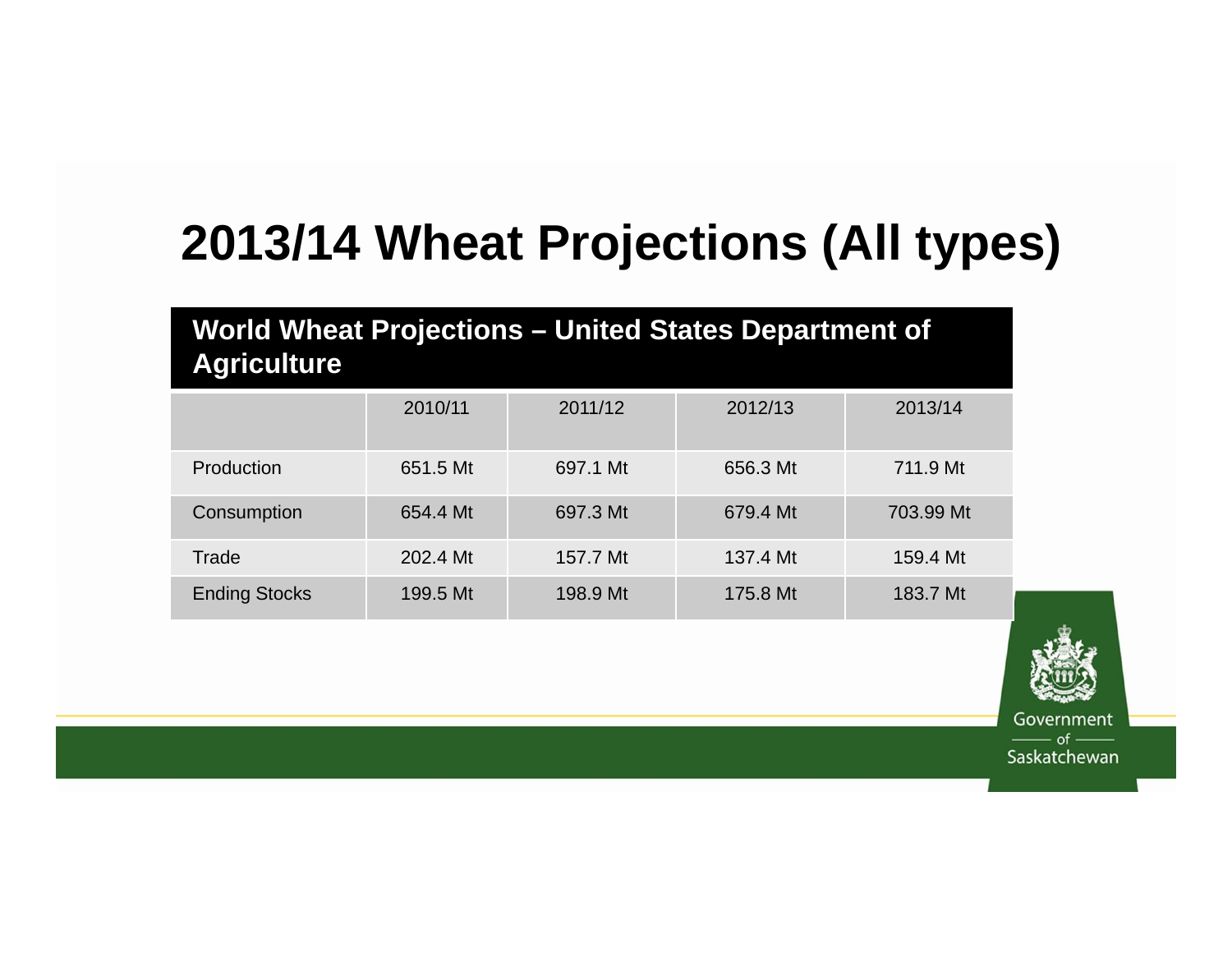#### **Canadian Wheat Supply and Demand**

|                         | 2010/11                    | 2011/12 | 2012/13               | 2013/14                |
|-------------------------|----------------------------|---------|-----------------------|------------------------|
|                         | <b>Thousands of Acres</b>  |         |                       |                        |
| Seeded<br>Acres         | 19,536                     | 17,653  | 19,165                | 21,290                 |
|                         | <b>Thousands of Tonnes</b> |         |                       |                        |
| Carry-in                | 5,151                      | 5,833   | 4,446                 | 3,902                  |
| Production              | 20,275                     | 21,116  | 22,579<br>(Estimate)  | 27,591<br>(Projection) |
| <b>Total Use</b>        | 19,520                     | 22,612  | 23,0375<br>(Estimate) | 23,350<br>(Projection) |
| Ending<br><b>Stocks</b> | 5,833                      | 4,446   | 3,902<br>(Estimate)   | 7900<br>(Projection)   |



Government Saskatchewan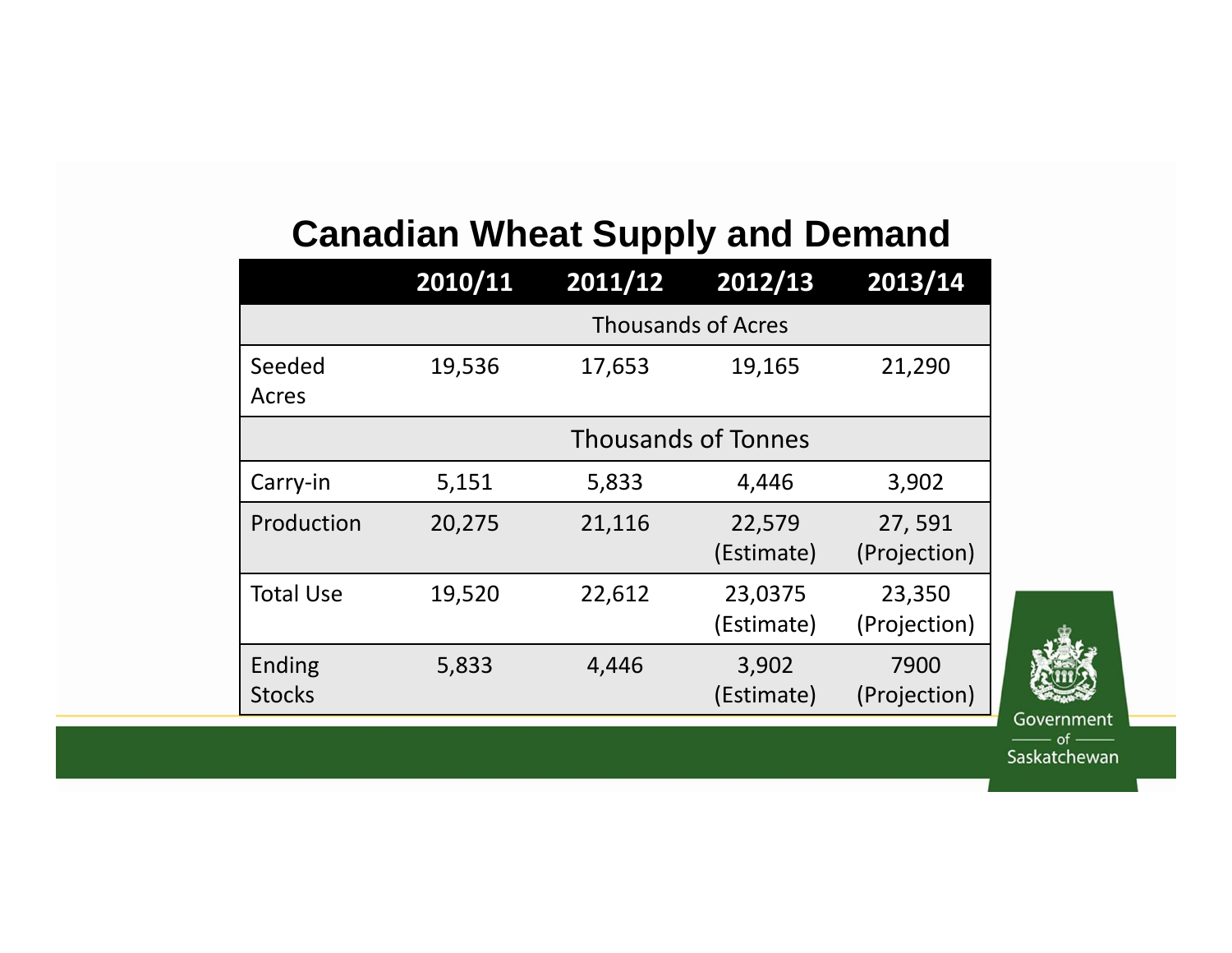# **Minneapolis Futures March 2014 Contract**

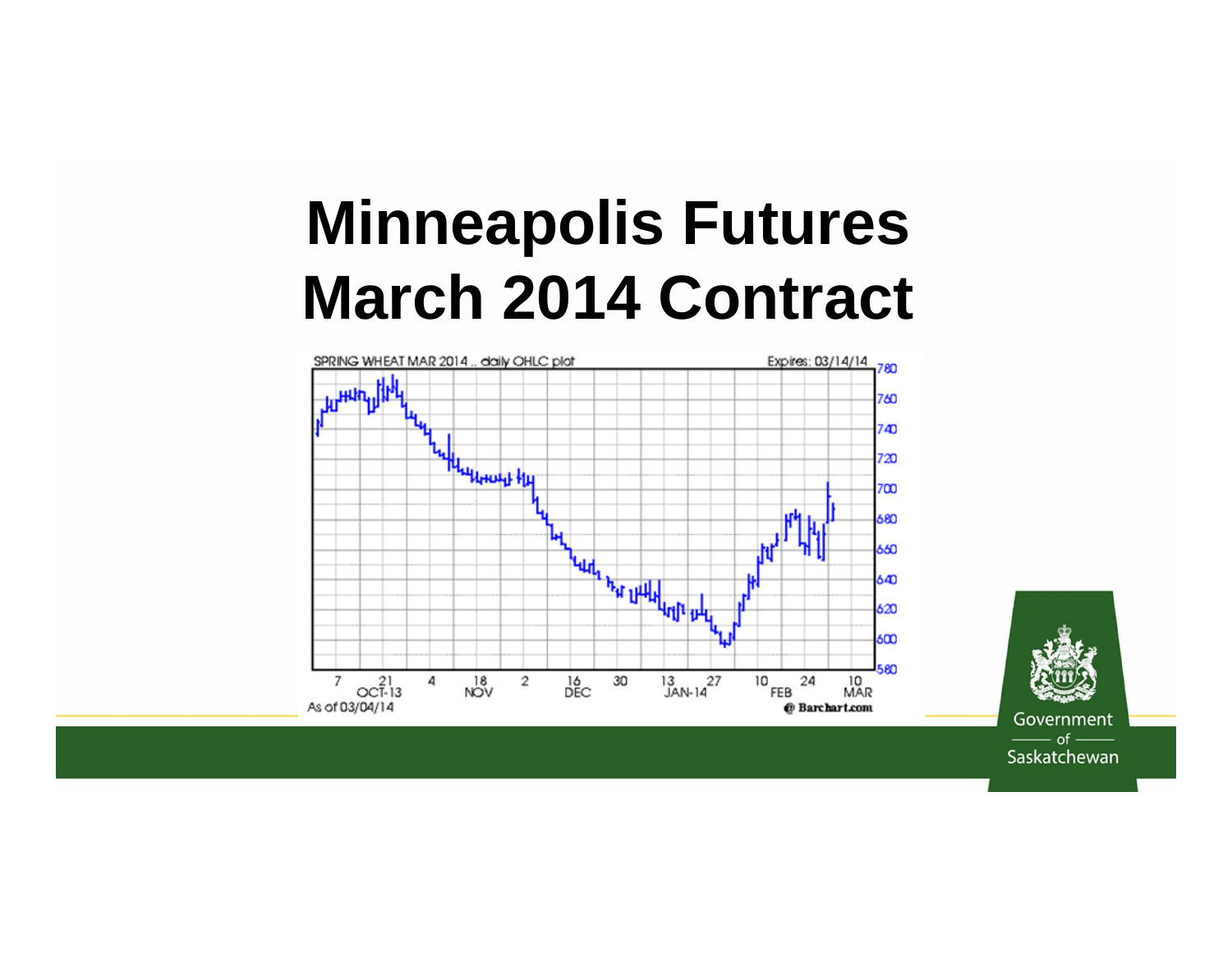#### **Average Saskatchewan CWRS Prices**

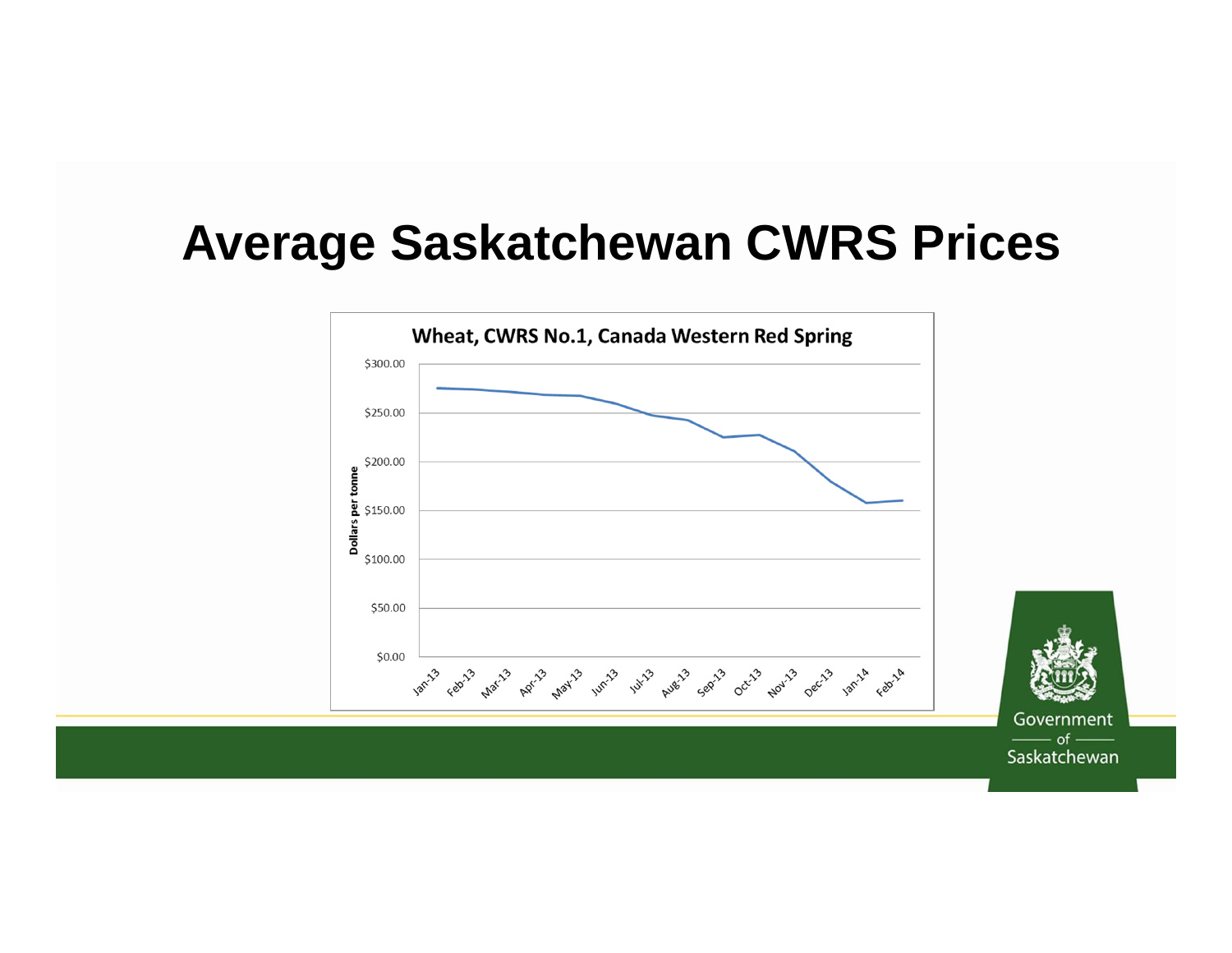### **Durum**

- •**Canada dominates the global export market in durum.**
- •**Canada's 10 year average for durum exports is 3.56 Mt.**
- • **This means our success as a durum exporter is highly dependent on the crop situation of our usual customers.**

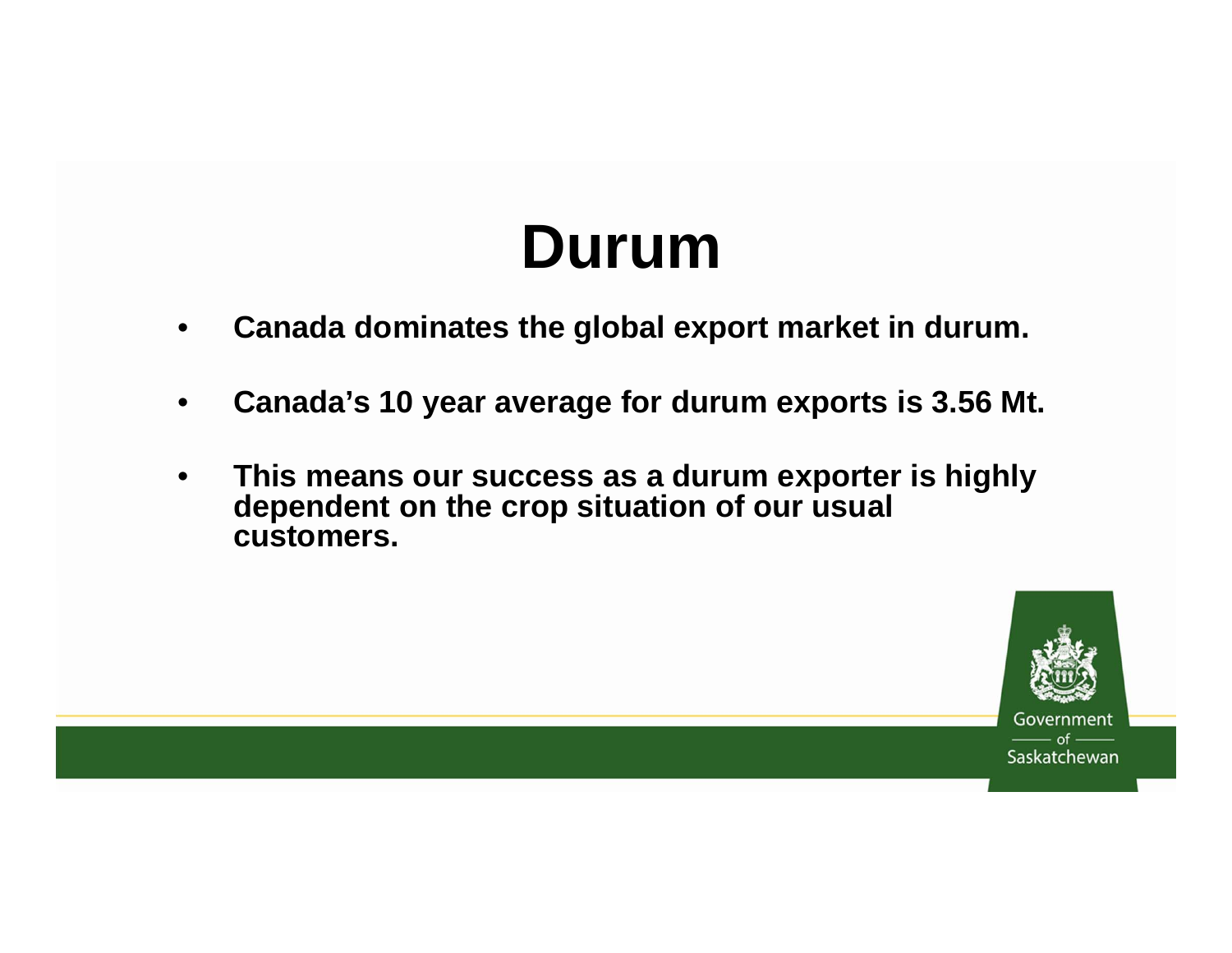#### **Canadian Durum Supply and Demand**

|                         | 2010/11                    | 2011/12                   | 2012/13             | 2013/14               |  |  |
|-------------------------|----------------------------|---------------------------|---------------------|-----------------------|--|--|
|                         |                            | <b>Thousands of Acres</b> |                     |                       |  |  |
| Seeded<br>Acres         | 3,150                      | 3,929                     | 4,640               | 5,105                 |  |  |
|                         | <b>Thousands of Tonnes</b> |                           |                     |                       |  |  |
| Carry-in                | 2,708                      | 1,618                     | 1,518               | 1,152                 |  |  |
| Production              | 3,025                      | 4,172                     | 4,627<br>(Estimate) | 6,505<br>(Projection) |  |  |
| <b>Total Use</b>        | 4,186                      | 4,290                     | 4,864<br>(Estimate) | 5,816<br>(Projection) |  |  |
| Ending<br><b>Stocks</b> | 1,618                      | 1,518                     | 1,152<br>(Estimate) | 2,300<br>(Projection) |  |  |

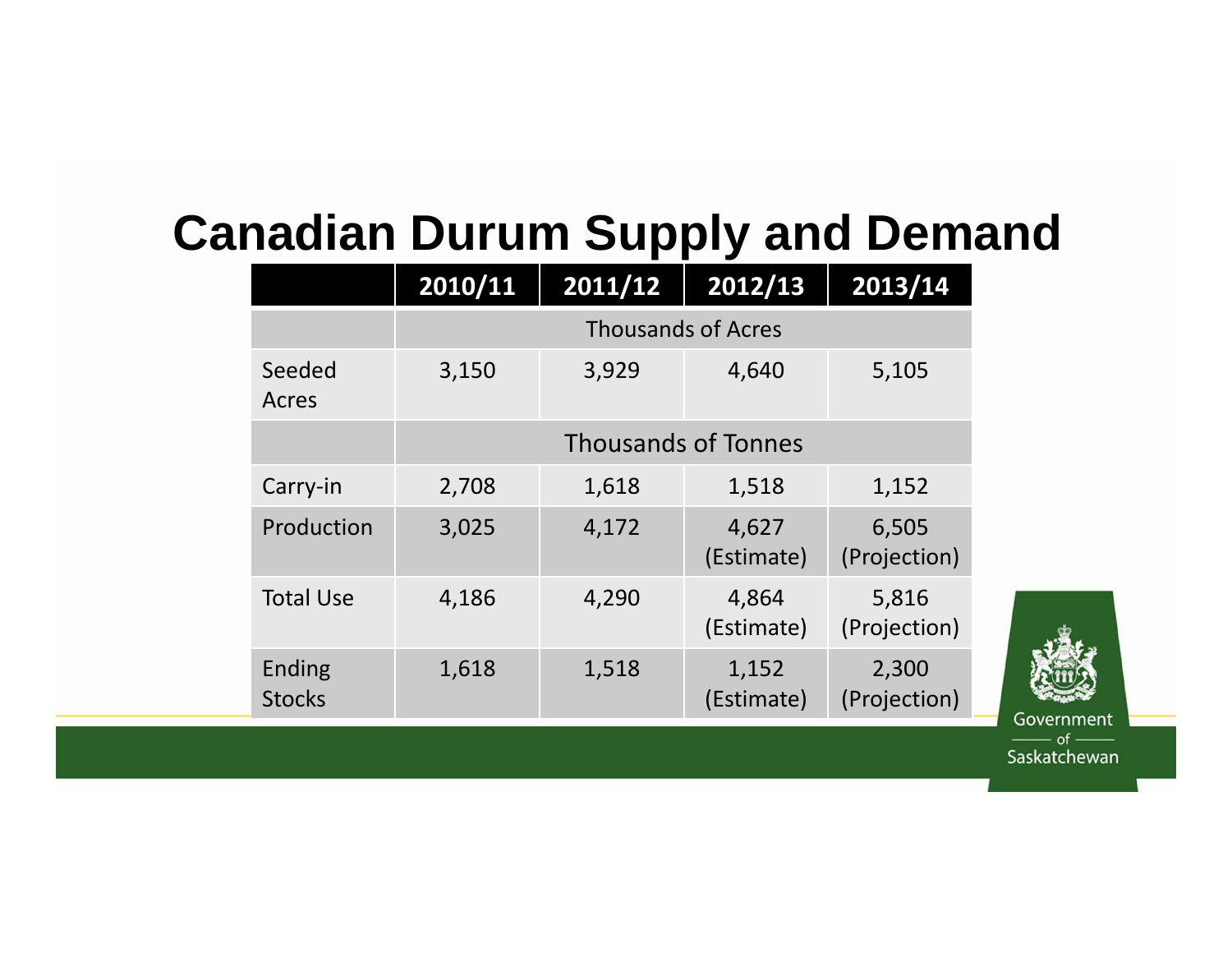#### **Average Saskatchewan Durum Prices**

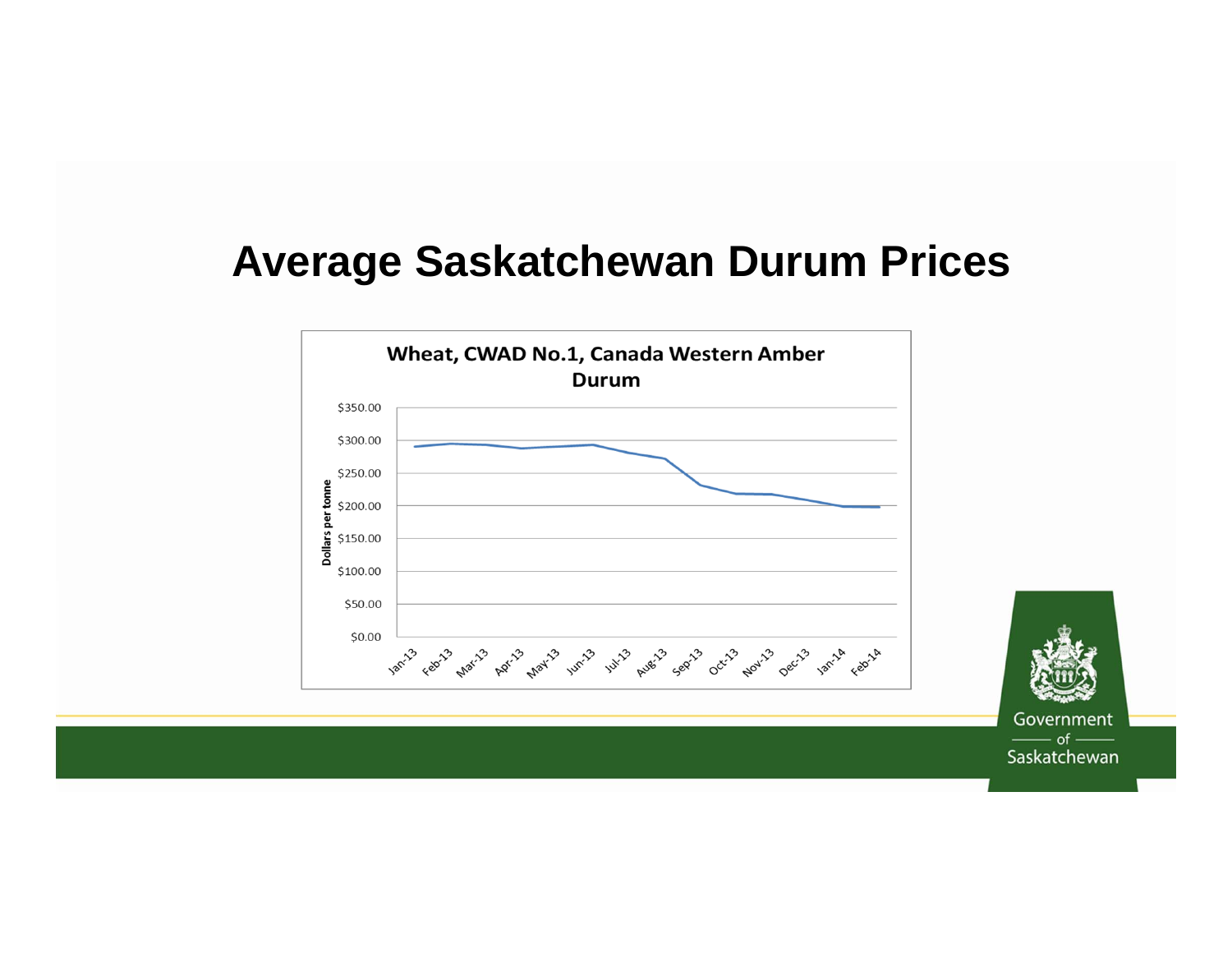# **Canola**

- •Canada is the global leader in canola production.
- • Australian production has grown and they are strong competitors in Asian markets.
- • Global demand for canola remains strong; however, the global oilseed market (soy, palm, etc.) has softened due to strong global supplies of edible oil.

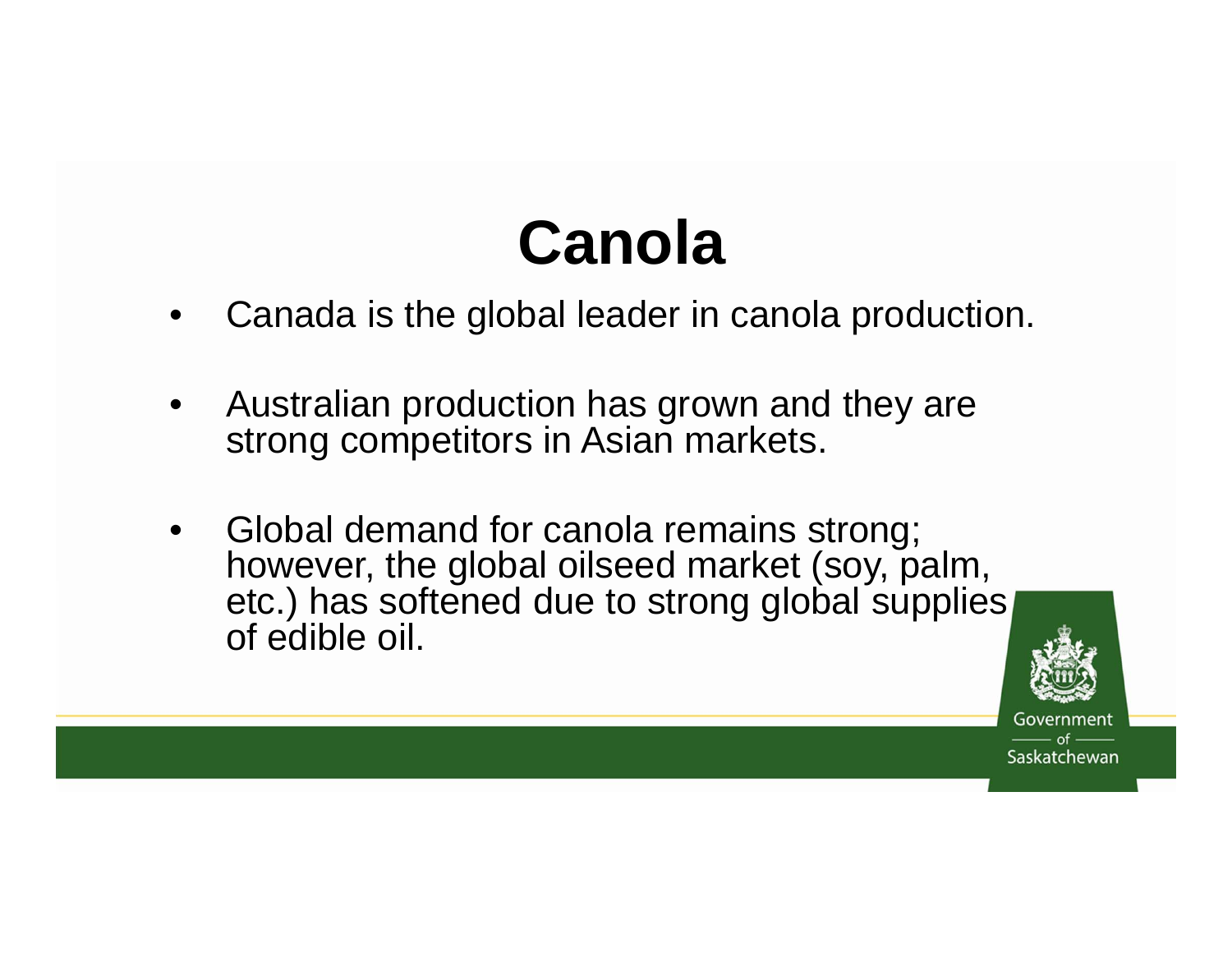#### **Canadian Canola Supply and Demand**

|                      | 2010/11 | 2011/12                    | 2012/13              | 2013/14                |  |
|----------------------|---------|----------------------------|----------------------|------------------------|--|
|                      |         | <b>Thousands of Acres</b>  |                      |                        |  |
| <b>Seeded Acres</b>  | 17,608  | 18,990                     | 21,530               | 19,936                 |  |
|                      |         | <b>Thousands of Tonnes</b> |                      |                        |  |
| Carry-in             | 1,659   | 2,198                      | 728                  | 608                    |  |
| Production           | 12,889  | 14,608                     | 13,310<br>(Estimate) | 17,960<br>(Projection) |  |
| <b>Total Use</b>     | 14,676  | 16,175                     | 13,812<br>(Estimate) | 15,393<br>(Projection) |  |
| <b>Ending Stocks</b> | 2,198   | 728                        | 608<br>(Estimate)    | 3,300<br>(Projection)  |  |
|                      |         |                            |                      | Government             |  |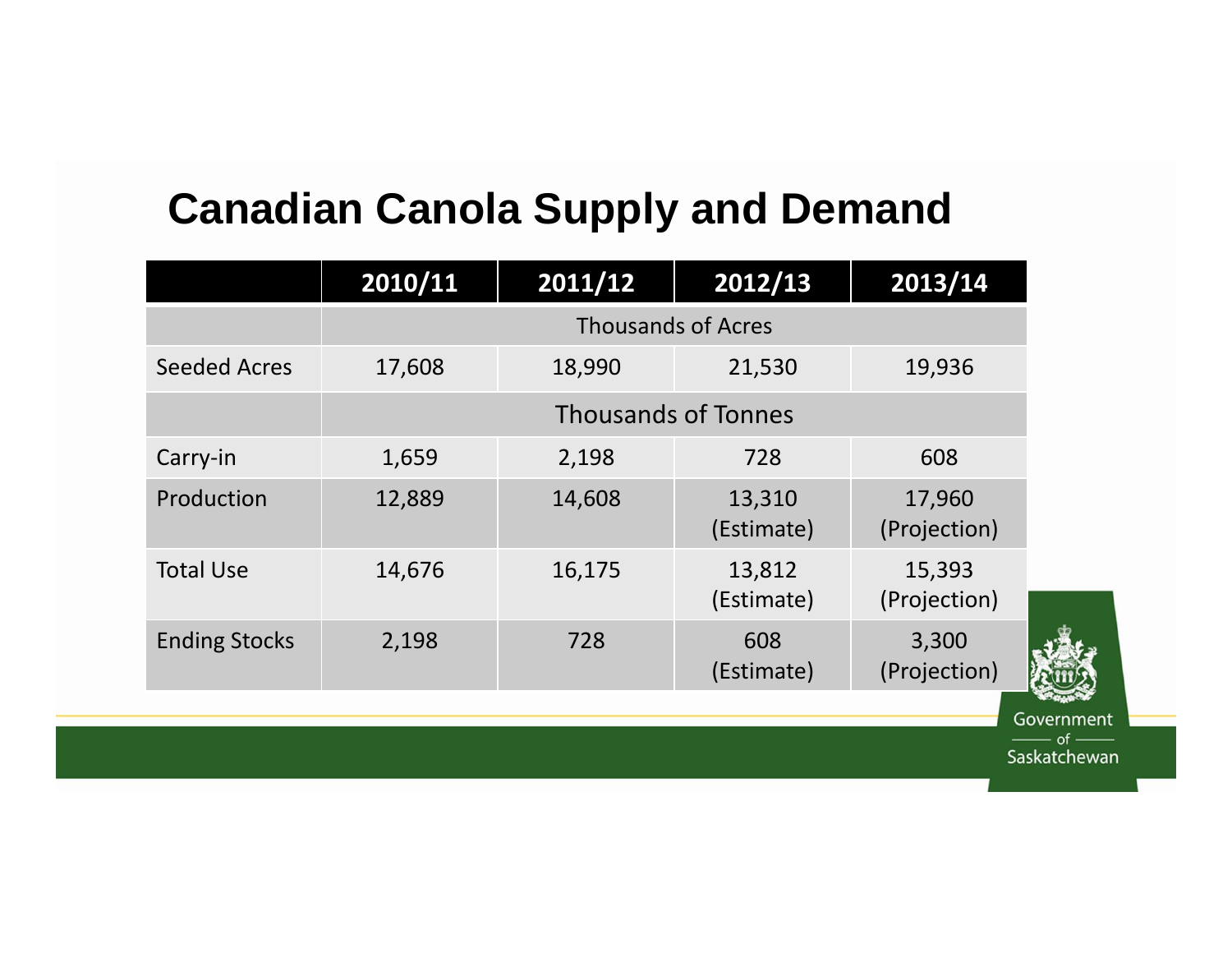#### **Nearby Canola Contract: May 2014**

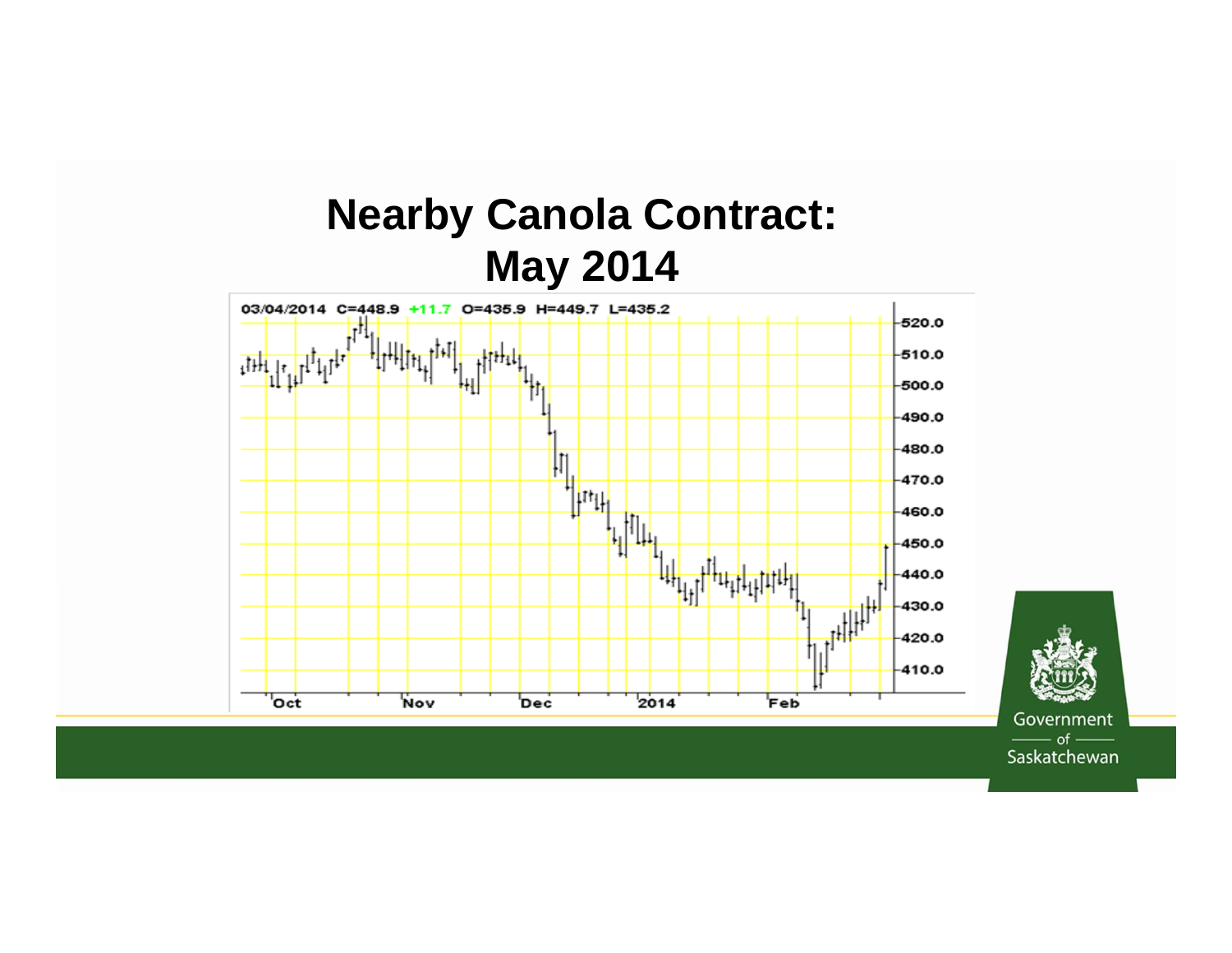#### **Fall Pricing: November 2014 Contract**





Government  $of -$ Saskatchewan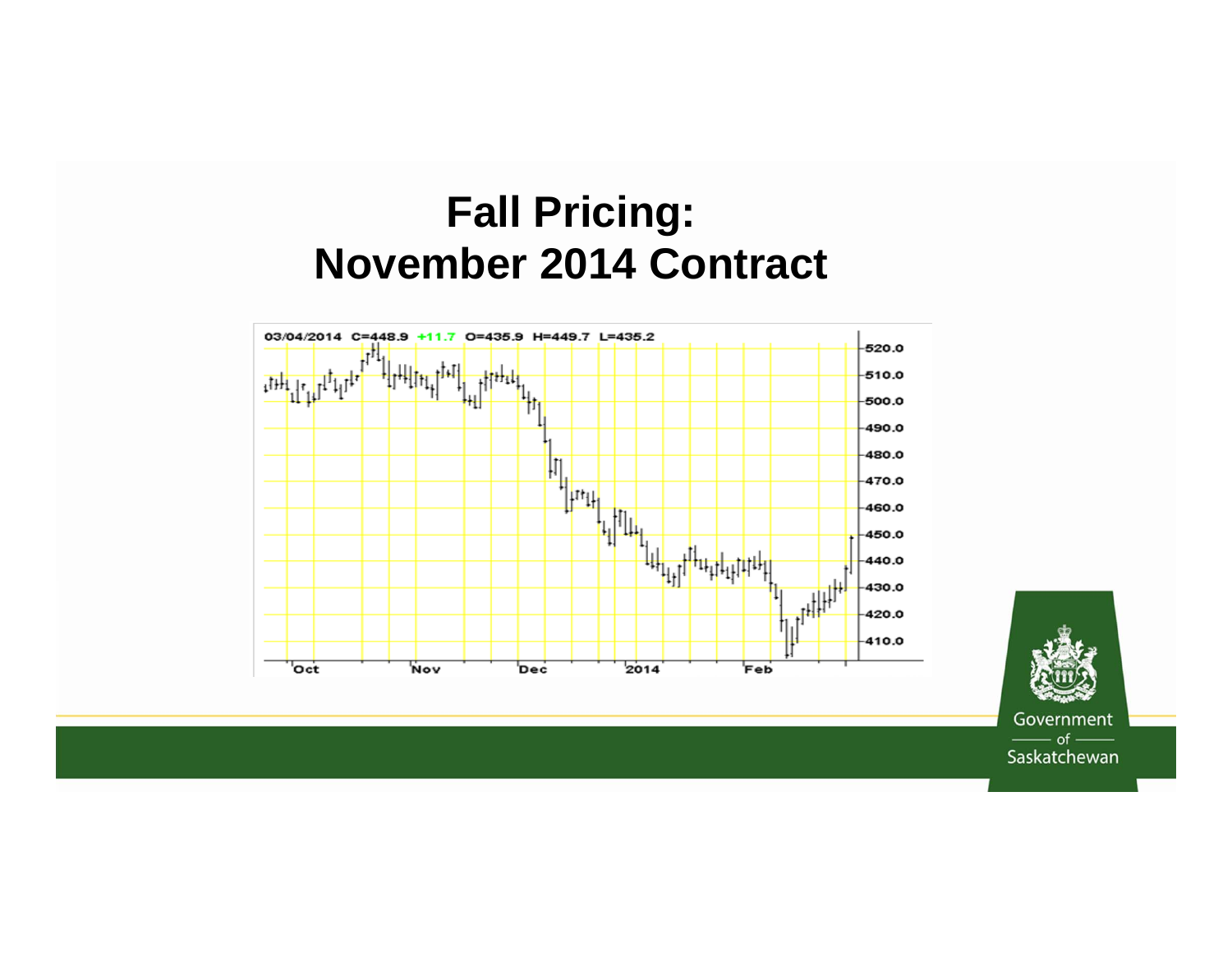#### **Average Farm-Gate Canola Prices**

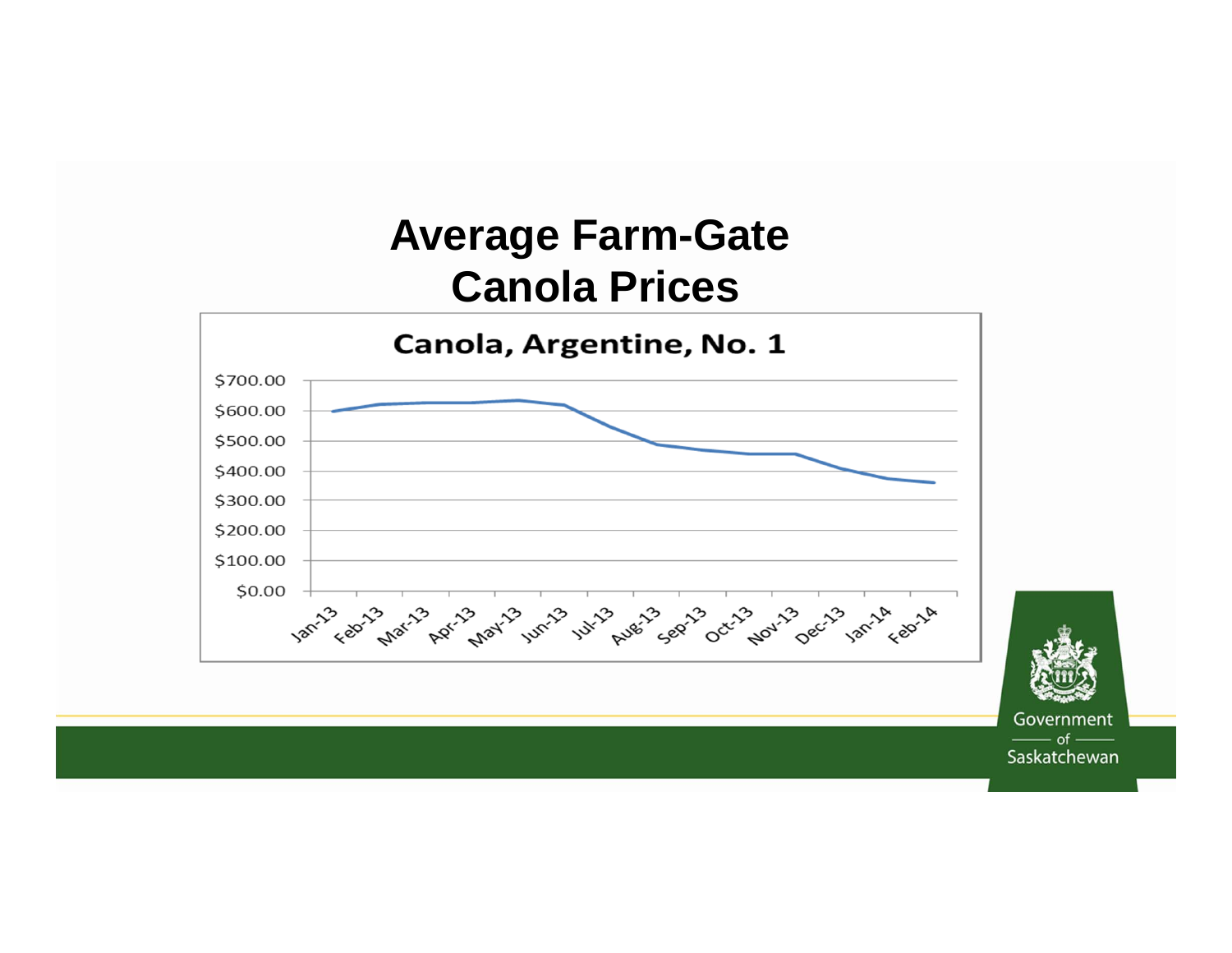### **Flax**

- • **Unlike other crops, Flax prices have retained some of their pre-harvest strength.**
- • **This is primarily the result of poorer global flax production and continued strong demand.**
- $\bullet$  **Prices have dropped, however, as line companies focus on moving other high volume crops (wheat, barley and canola).**

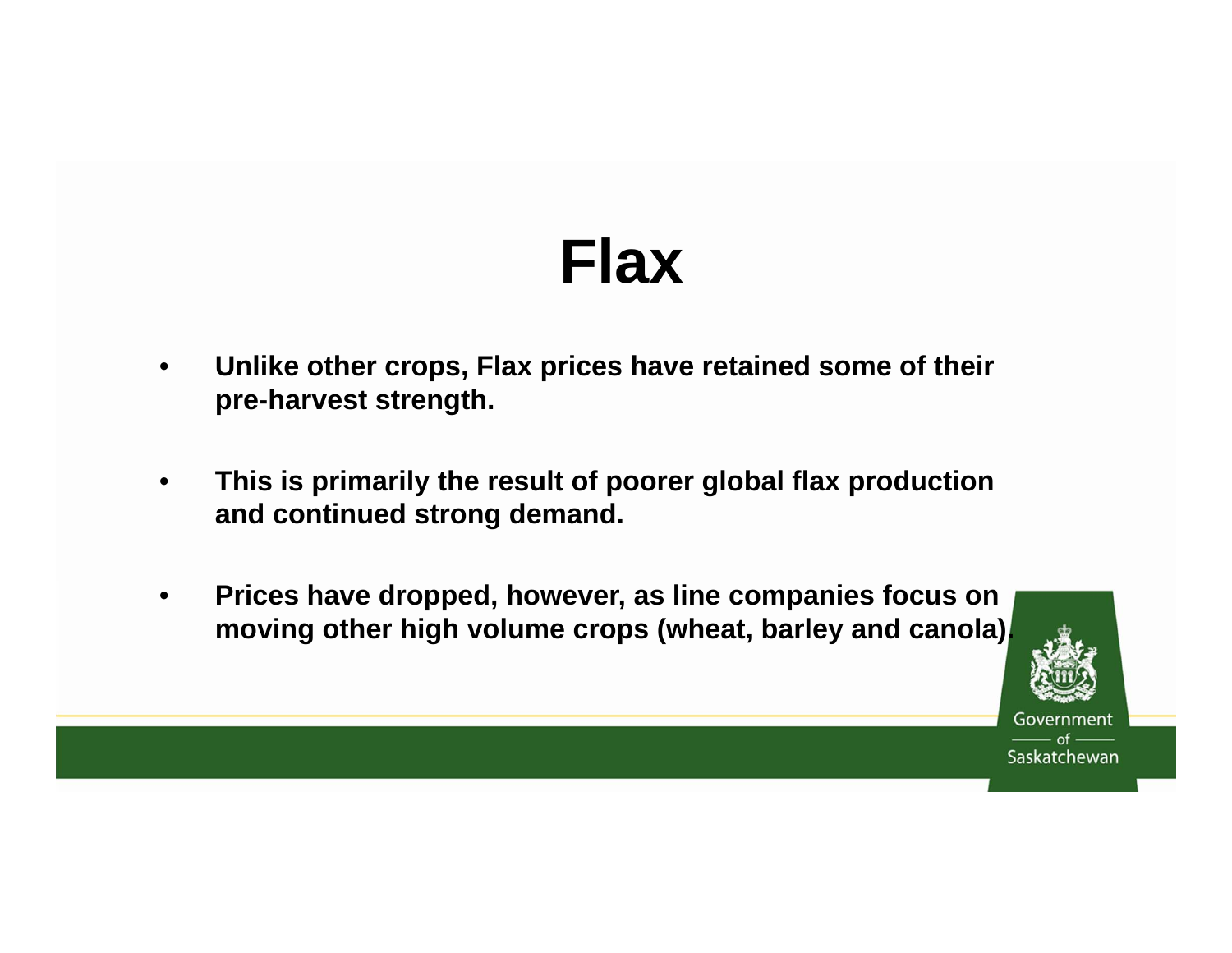#### **Canadian Flax Supply and Demand**

|                      | 2010/11                    | 2011/12 | 2012/13           | 2013/14             |
|----------------------|----------------------------|---------|-------------------|---------------------|
|                      | <b>Thousands of Acres</b>  |         |                   |                     |
| <b>Seeded Acres</b>  | 650                        | 738     | 981               | 1,240               |
|                      | <b>Thousands of Tonnes</b> |         |                   |                     |
| Carry-in             | 167.3                      | 137     | 137               | 71                  |
| Production           | 565                        | 399     | 489<br>(Estimate) | 712<br>(Projection) |
| <b>Total Use</b>     | 517                        | 470     | 506<br>(Estimate) | 633<br>(Projection) |
| <b>Ending Stocks</b> | 150                        | 137     | 71<br>(Estimate)  | 160<br>(Projection) |



ernment  $-$  of  $-$ Saskatchewan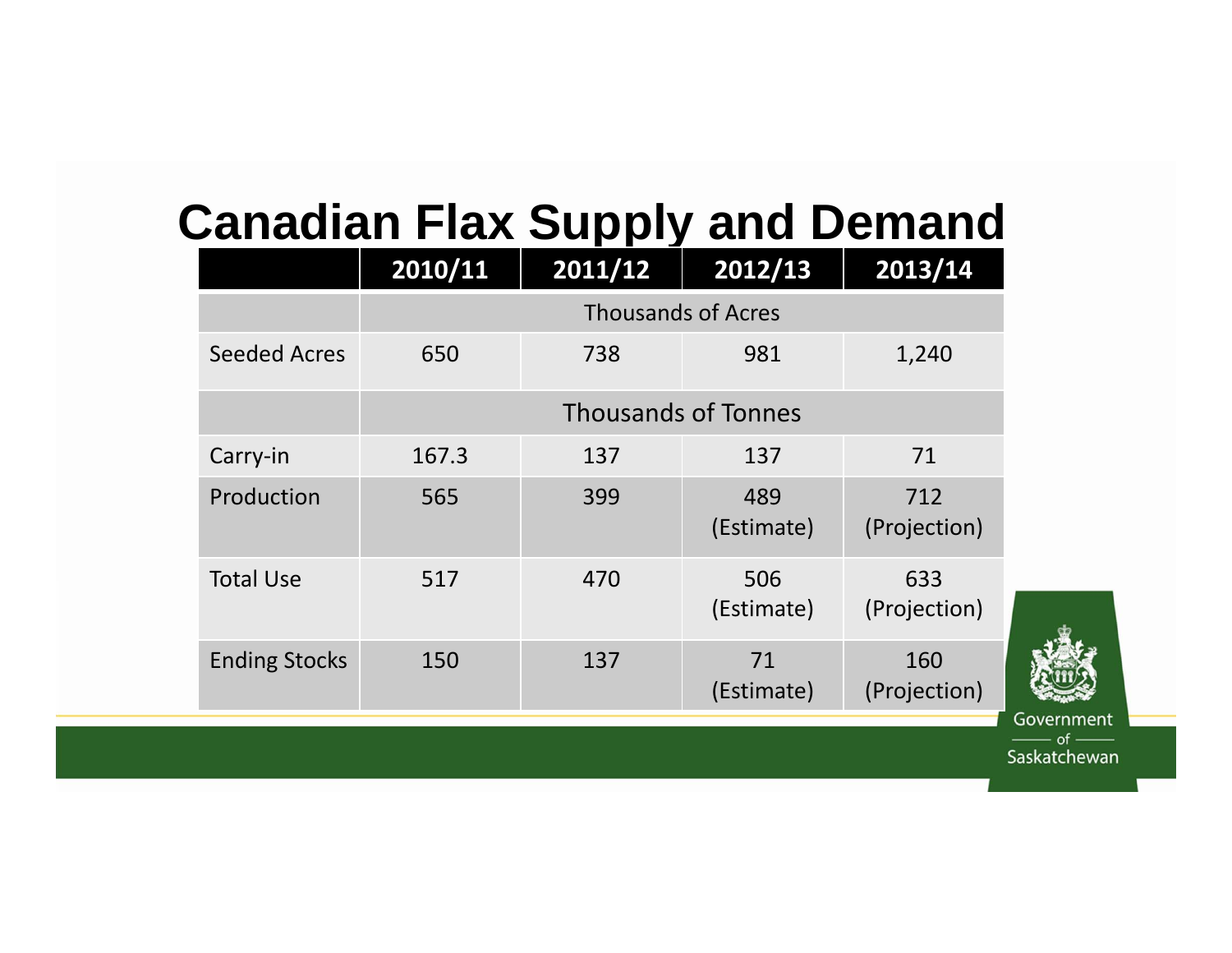# **Looking forward**

- • **Flax prices are moderately strong and demand looks stable. Canadian grain companies are finding homes for flax.**
- $\bullet$  **While Russia and Kazakhstan have tried to service the European market, they have not been completely successful in displacing Canadian product.**
- • **Flax acres in Saskatchewan have returned to pre-Triffid levels. Expect to see strong flax acres this spring if early season production conditions look normal.**

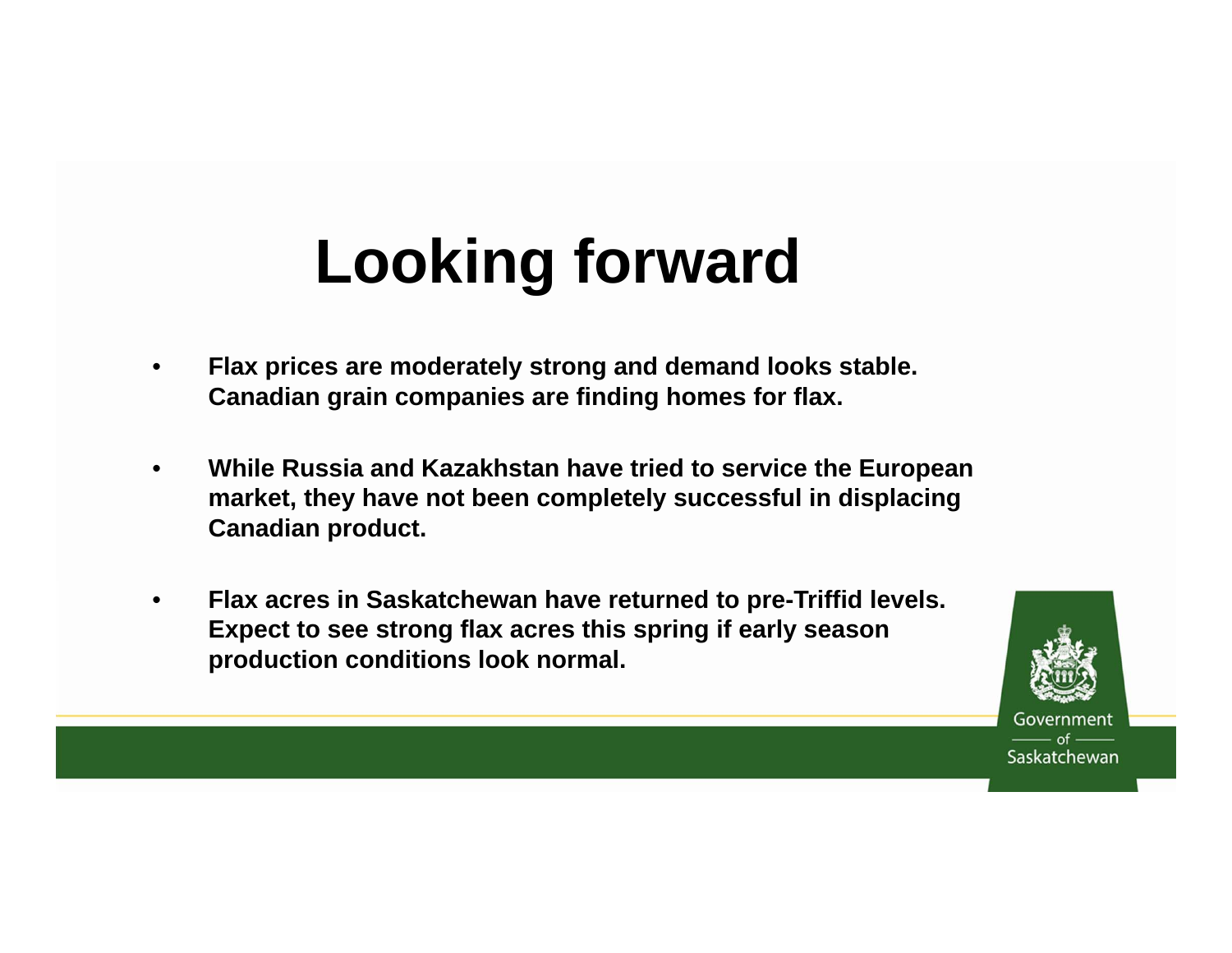# **Barley**

- • **The incredible turnaround in the U.S. corn market has substantially affected barley.**
- • **Canadian feed barley prices are very weak; however, the instability in Ukraine is pushing markets higher.**
- • **Malt premiums have remained fairly stable. There is light demand from China.**

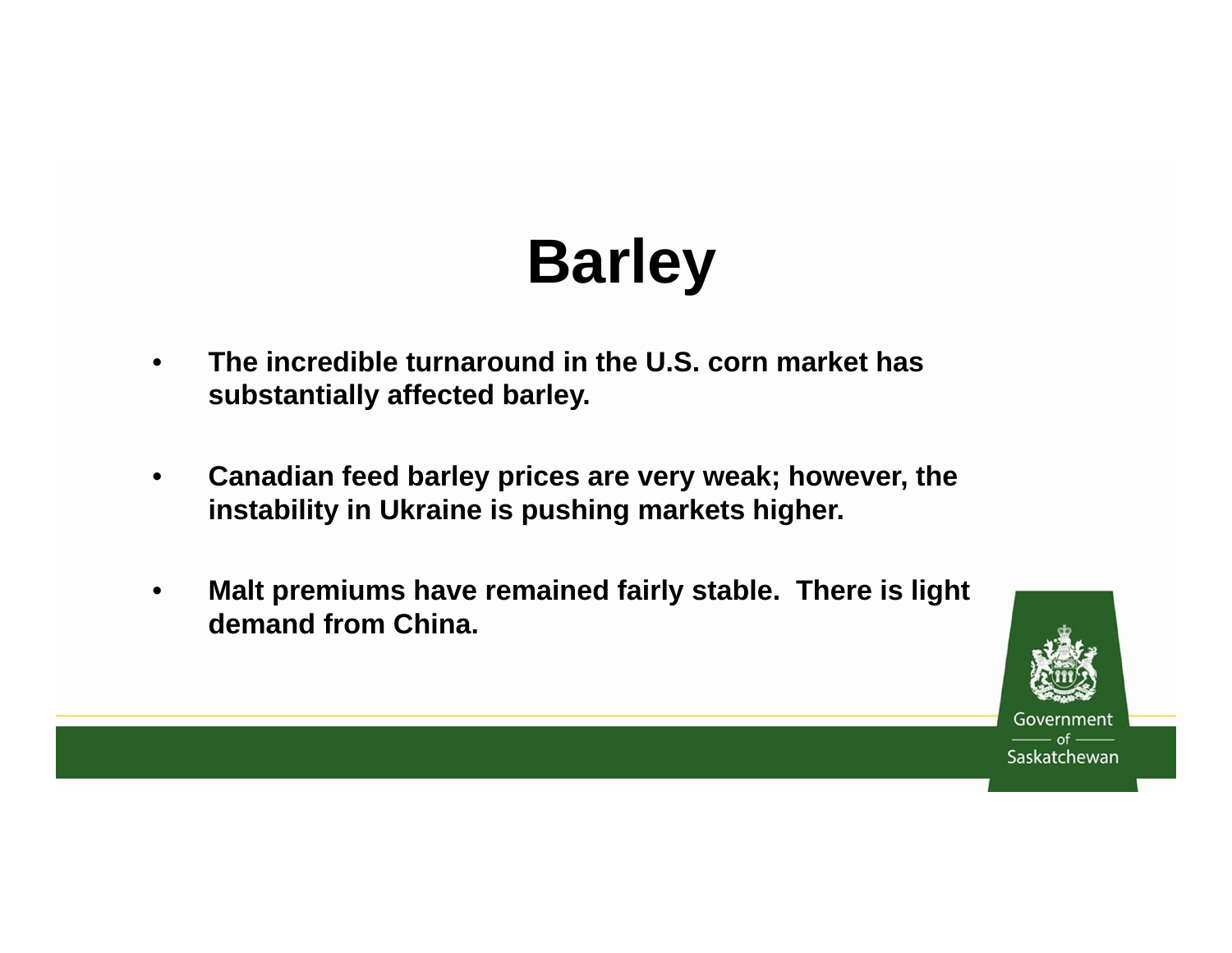#### **U.S. Corn Futures: May 2014 CME**

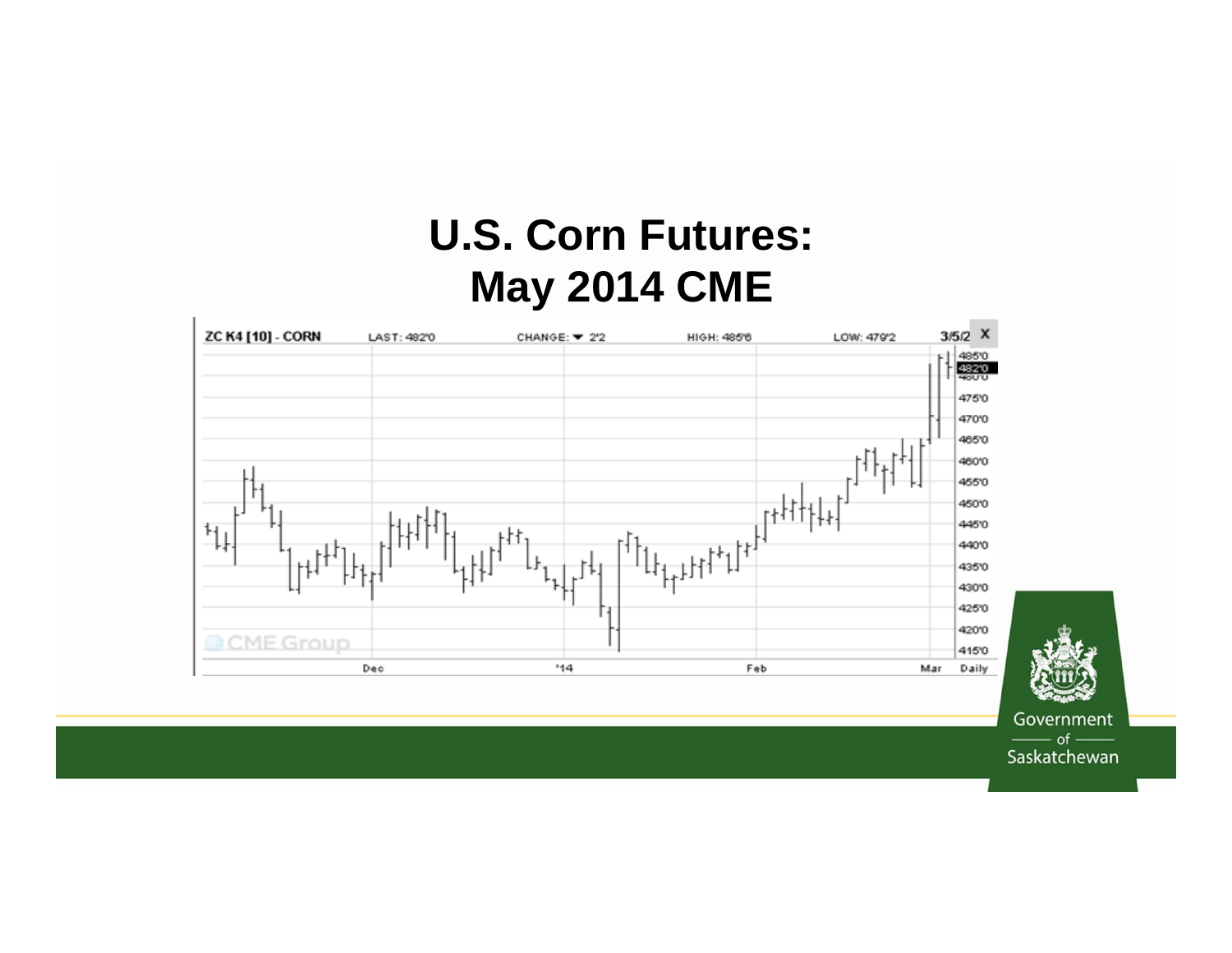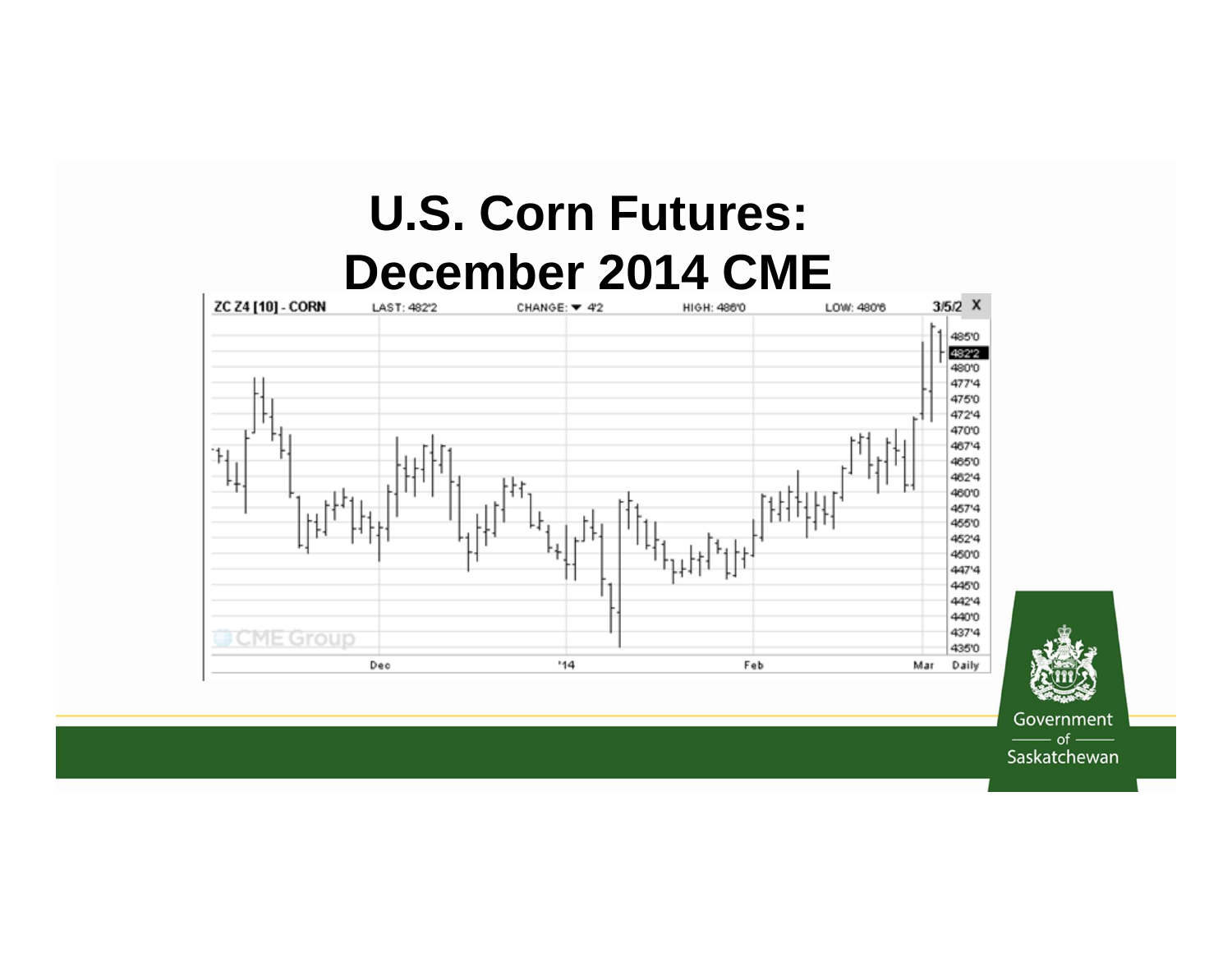#### **Canadian Barley Supply and Demand**

|                      | 2010/11                    | 2011/12 | 2012/13             | 2013/14                |
|----------------------|----------------------------|---------|---------------------|------------------------|
|                      | <b>Thousands of Acres</b>  |         |                     |                        |
| <b>Seeded Acres</b>  | 6,910.7                    | 6,587   | 7,405               | 7,240                  |
|                      | <b>Thousands of Tonnes</b> |         |                     |                        |
| Carry-in             | 2,583                      | 1,541   | 1,195               | 810                    |
| Production           | 7,627                      | 7,892   | 8,012<br>(Estimate) | 10,237<br>(Projection) |
| <b>Total Use</b>     | 8,712                      | 8,199   | 8,279<br>(Estimate) | 8,664<br>(Projection)  |
| <b>Ending Stocks</b> | 1,541                      | 1,195   | 810<br>(Estimate)   | 2,400<br>(Projection)  |

Government  $\alpha$ f Saskatchewan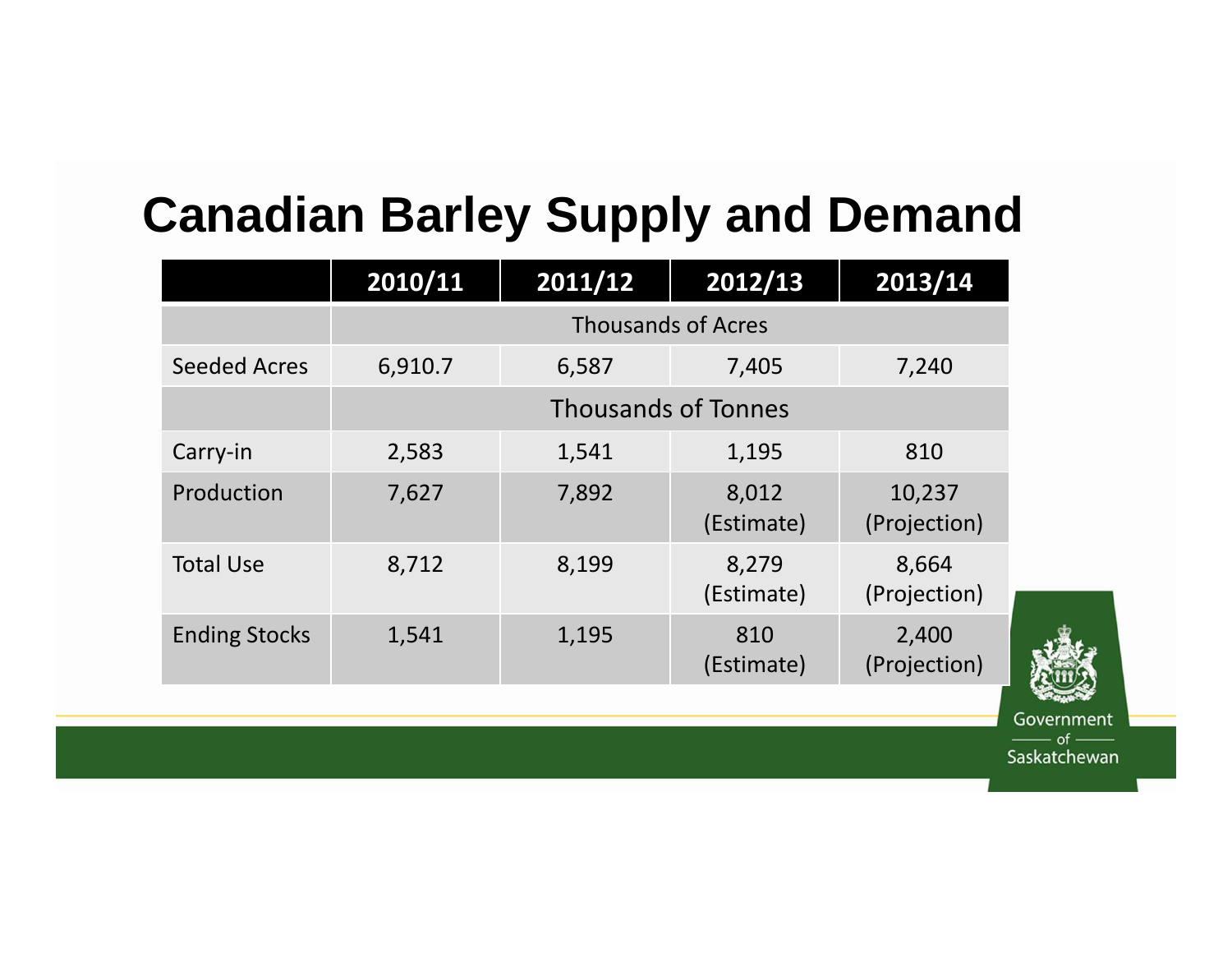#### **Saskatchewan Feed Barley Pricing**

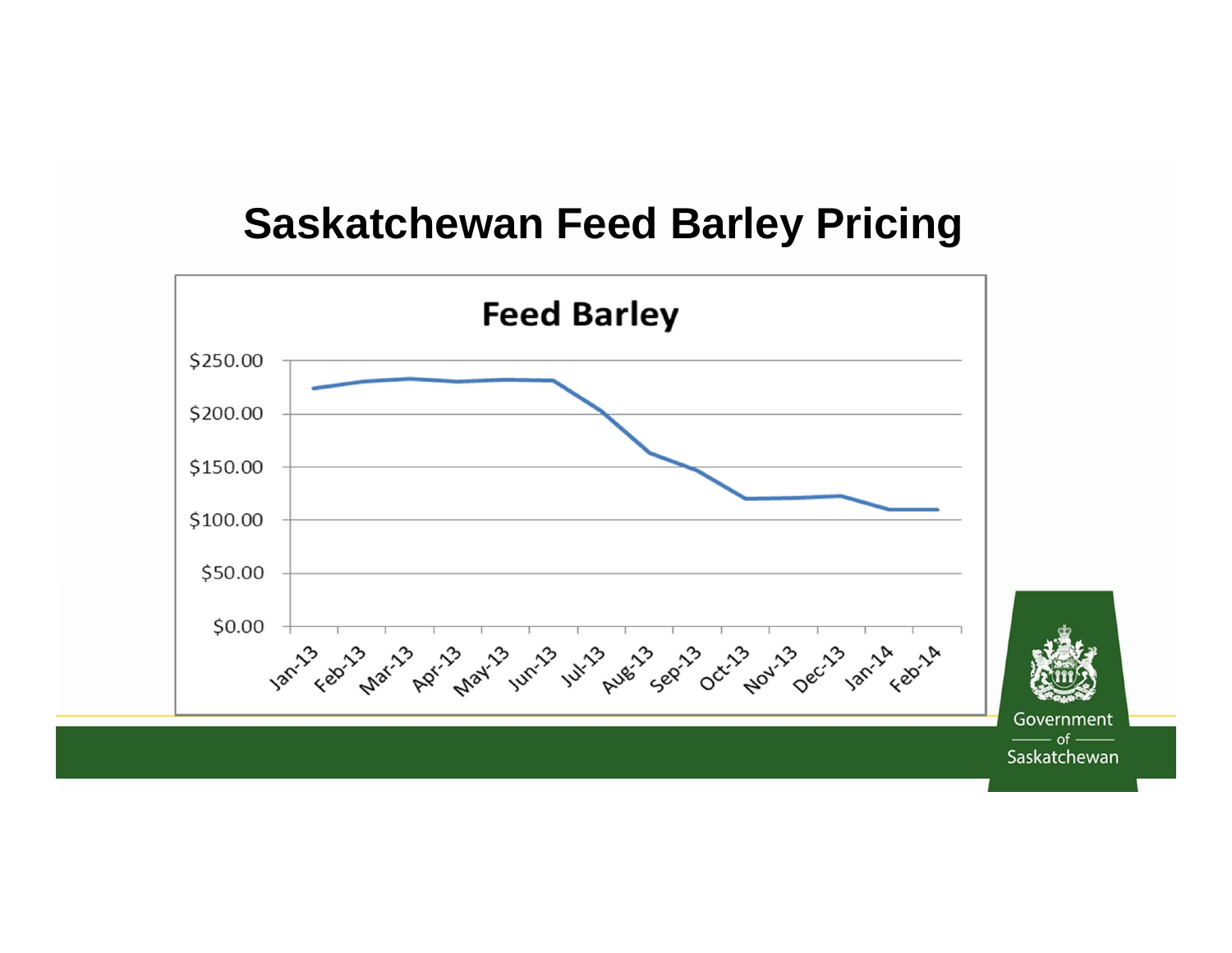### **Pulses**

- • **The principal markets are in India, Bangladesh and Middle East. India and Bangladesh are very price sensitive markets with lots of product substitution.**
- • **Pea prices have declined due to currency issues in India related to changes in U.S. monetary policy.**
- • **Canadian producers have been aggressively marketing grain into China. Yellow peas are being used by Chinese processers to manufacture high protein vermicelli style noodles.**

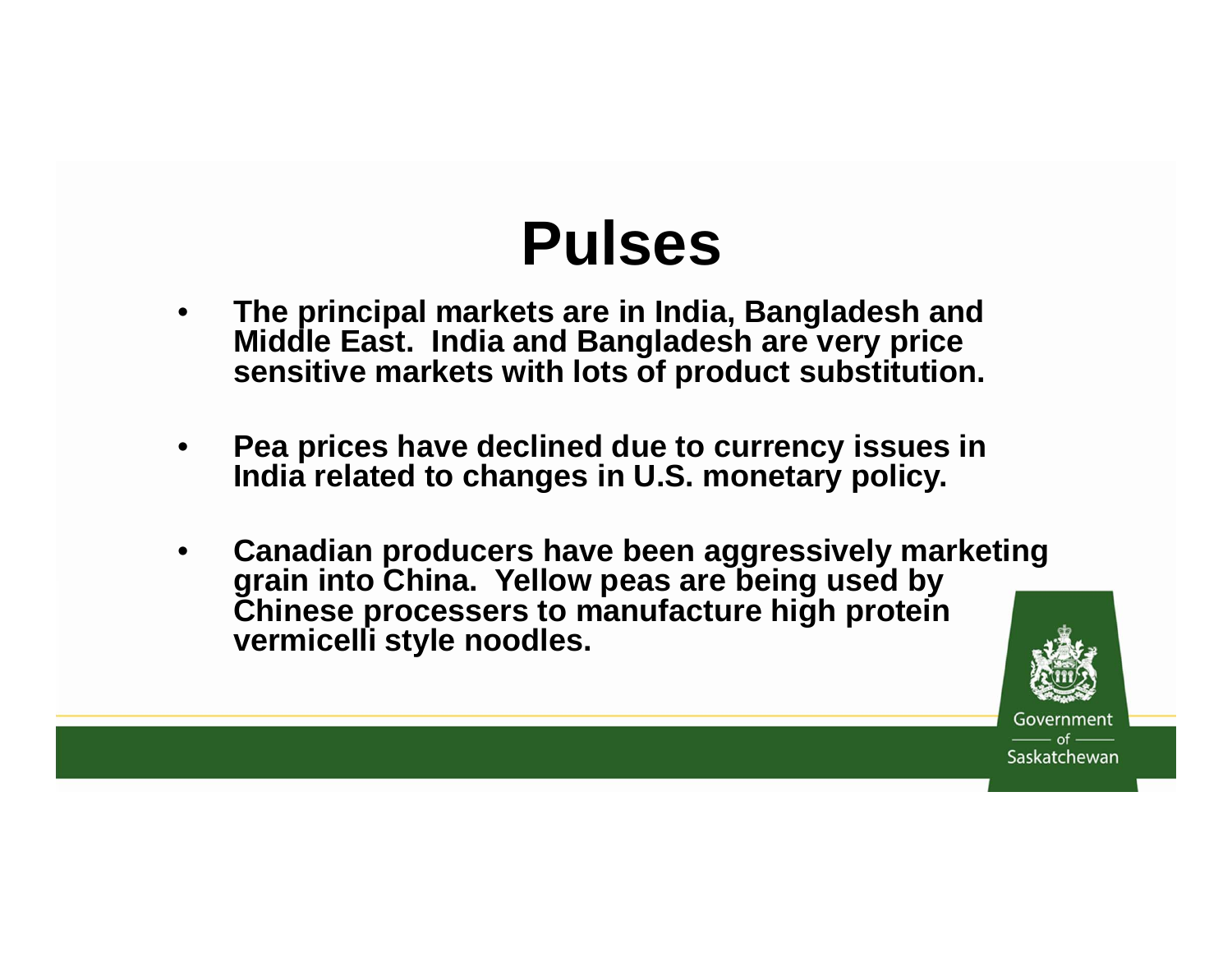#### **Saskatchewan Pea Prices**

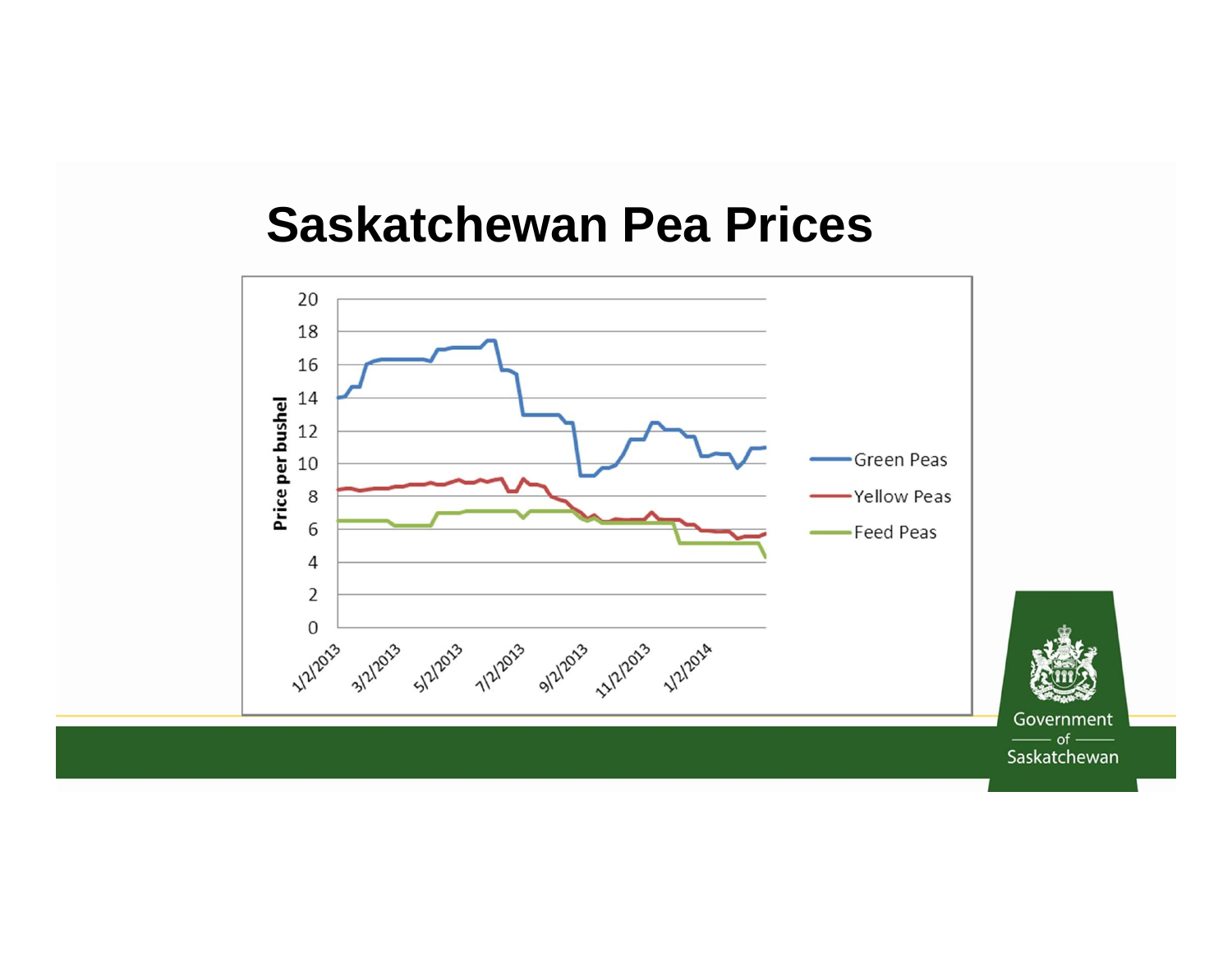### **Transportation**

- • **The sheer volume of this year's record crop is testing the limits of our grain handling and transportation system.**
- • **While many components of the grain supply chain fall under federal jurisdiction, the Ministries of Agriculture and Highways and Infrastructure have taken several measures to address producer concerns related to poor grain movement.**
- • **Ensuring the timely and efficient movement of grain through the system this year is crucial to the sector's long-term success as we must maintain our reputation as a reliable exporter.**

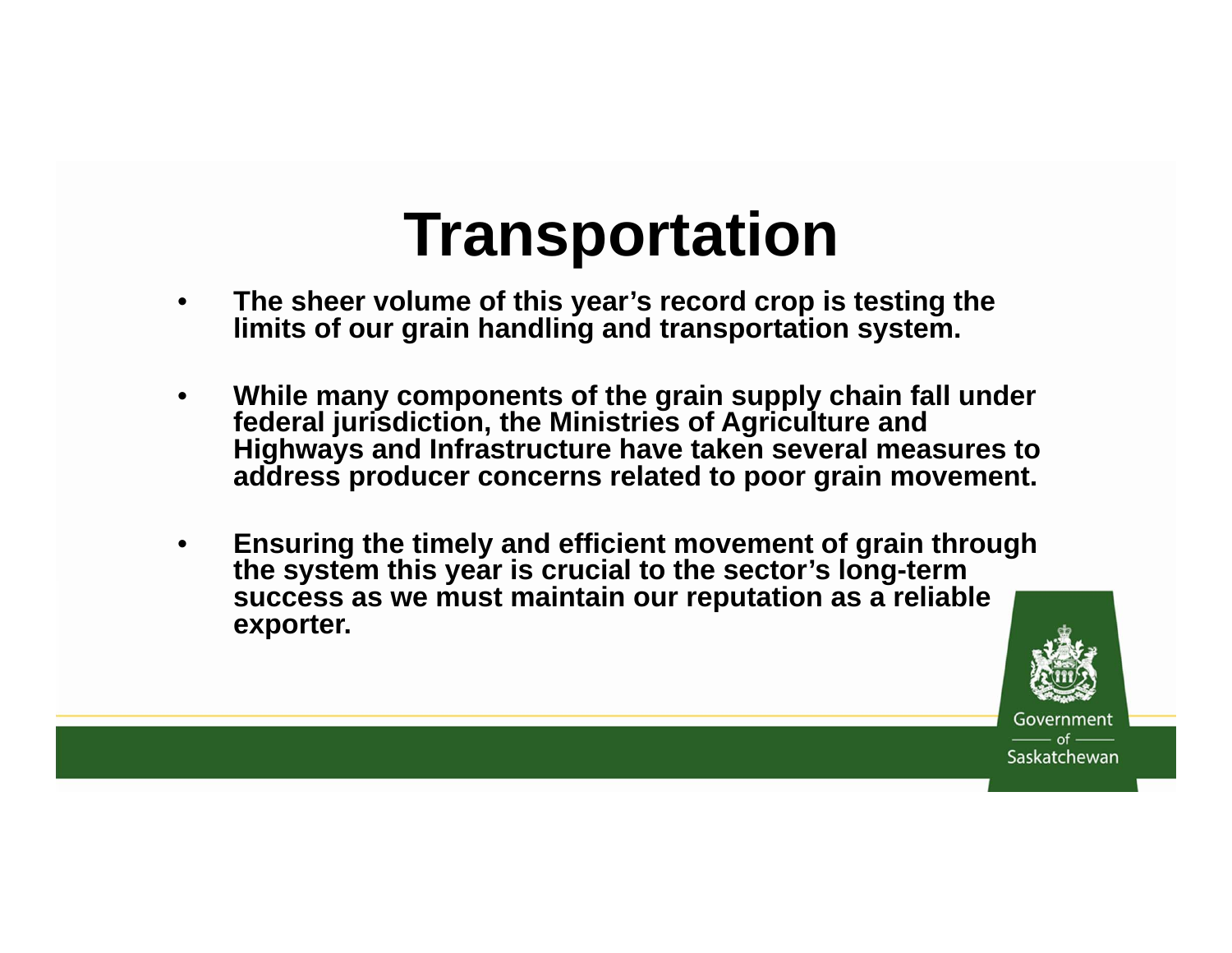# **Wrapping Up**

- • Cash management is going to be key as delivery opportunities for grain will need to be carefully managed.
- • There is a strong likelihood that the 2014/15 crop marketing year will be will be as challenging as 2013/14.